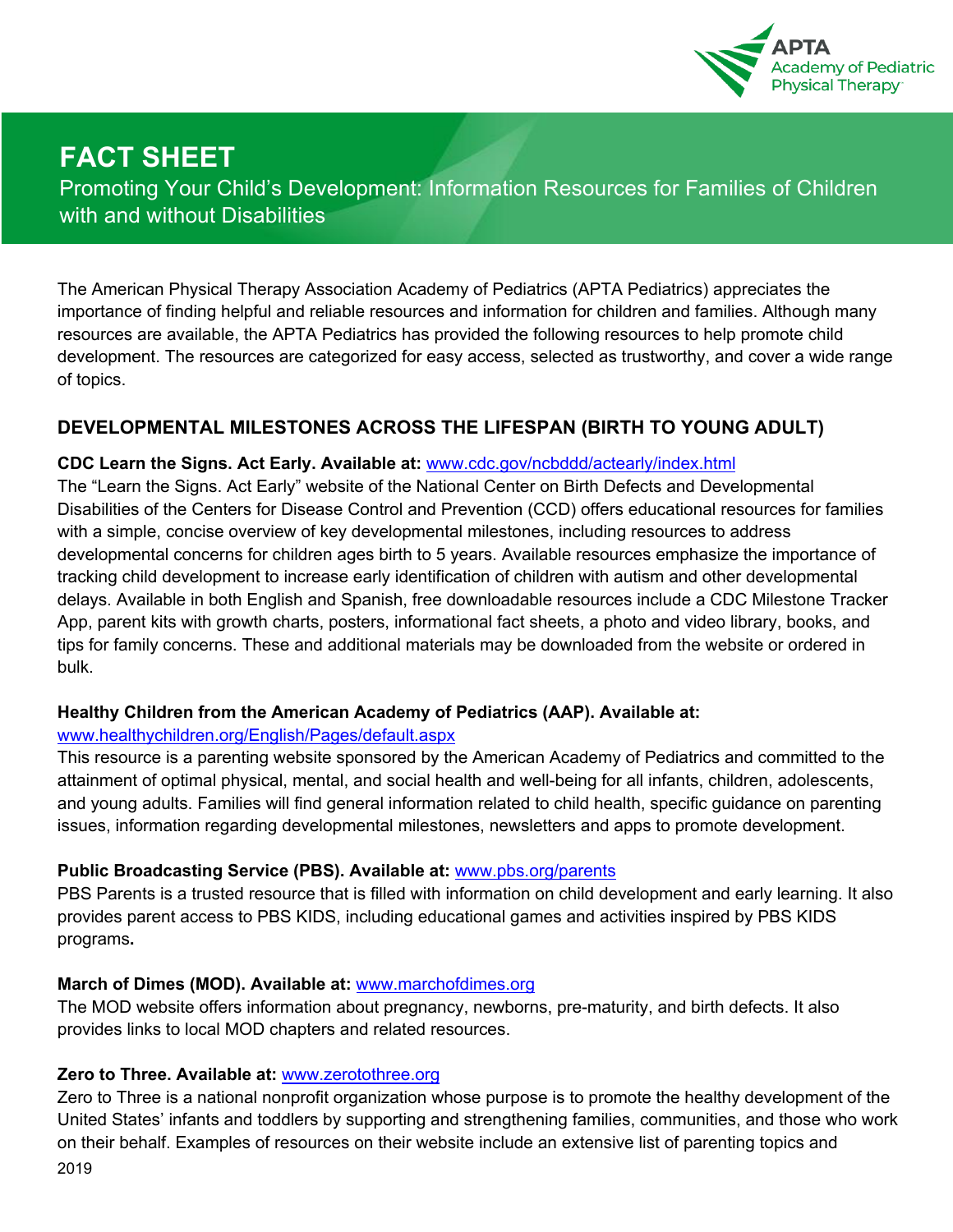downloadable booklets that show families how to make meaningful opportunities out of everyday moments. Additional information includes fun "brain-building" activities based on current brain development research in the context of the infant and young child's relationships, experiences, and surrounding environment.

## **TOOL KITS, PLAY ACTIVITIES, AND RESOURCES FOR PARENTS AND FAMILIES TO SUPPORT DEVELOPMENT**

#### **BAM! Body and Mind. Available at:** www.cdc.gov/bam

This website, developed by the Centers for Disease Control, provides child and youth friendly information about disease, food and nutrition, physical activity, and safety as it relates to a young person's life and wellbeing.

## **Day2Day Parenting. Available at:** www.day2dayparenting.com/category/child-routines/positioning

This resource provides parents and caregivers with the tools, resources, and advice to have a happy, calm, and successful home. Whether a first-time parent, the parent of a child with special needs, a parent looking for milestone-specific advice or someone in between, this resource offers information so that parents can help their child thrive. The resources provide tools for parents in various stages of parenting.

# **RESOURCES FOR SUPPORT AND ADVOCACY**

## **Born Learning Campaign. Available at:** www.bornlearning.org

The United Way of America, partnering with the Ad Council, created a website that helps parents, caregivers, and communities create high-quality early learning opportunities using everyday events for young children. The website provides comprehensive developmental information on children from birth to 5 years of age.

#### **CanChild. Available at:** www.canchild.ca

One of the focuses of this organization is to support research on children and youth with disabilities within communities where they live. Links on the website for families and providers offer comprehensive summaries of research findings and activities to improve quality of life for families and children.

#### **Center for Parent Information and Resources (CPIR). Available at:**

#### www.parentcenterhub.org/resourcelibrary

The CPIR website offers a wealth of information for children with disabilities, including links to disability-related topics, such as national disability organizations, state resources, resource libraries, national and regional conferences, information related to special education, and links to state specific resources centers.

#### **Pacer Center – Champions for Children with Disabilities. Available at:** www.pacer.org

The center was created by parents with children with disabilities to help other parents with similar life experiences. The site offers a wealth of resources, including associated links, newsletters, and publications related to special education and disability.

#### **Pathways Awareness Organization. Available at:** www.pathwaysawareness.org

This organization's website provides valuable information for parents regarding the benefit of early detection and early therapy for children with physical movement differences. It also offers downloadable information about the physical development of children (ages 3 to 15 months). Materials are available in multiple languages.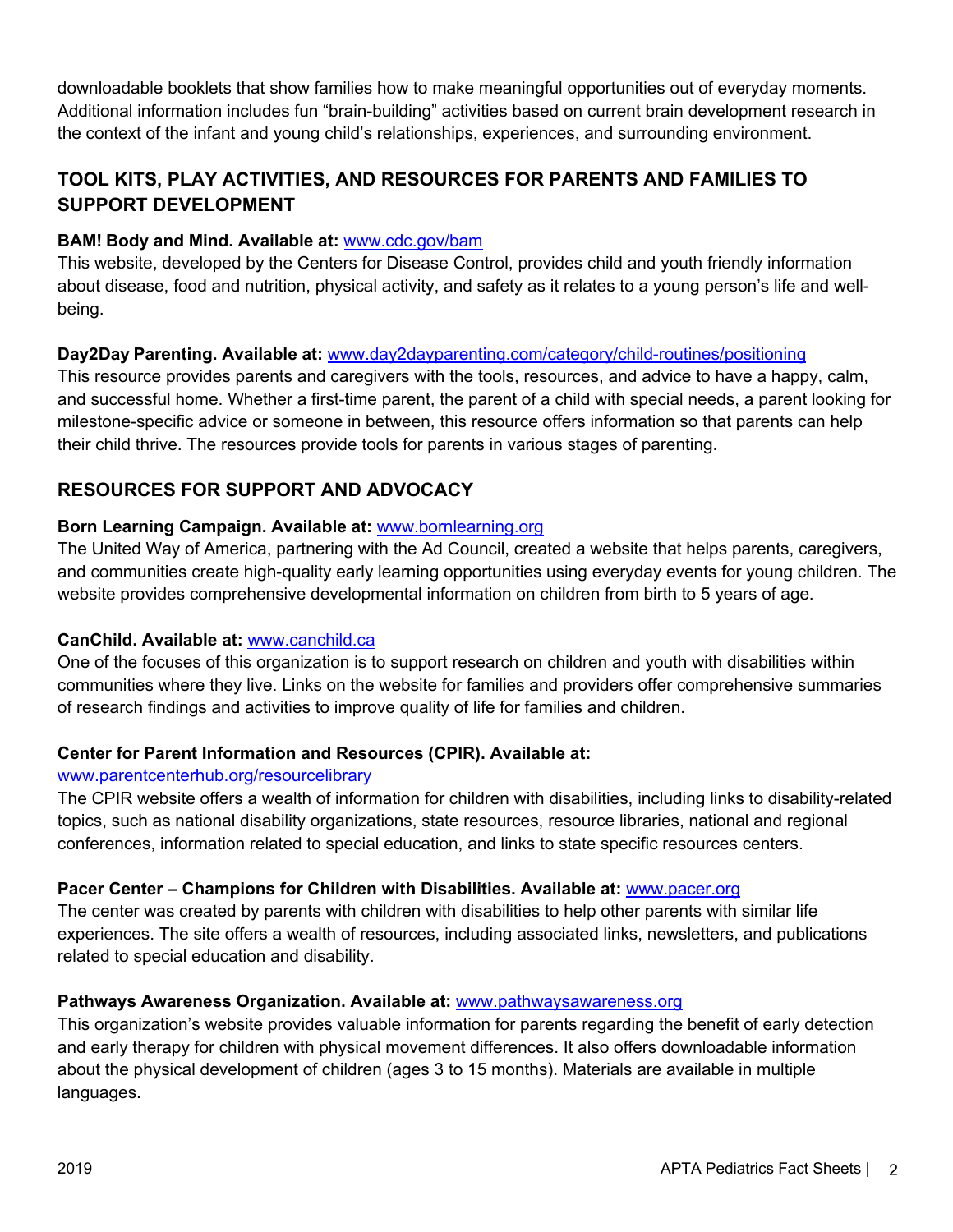## **RESEARCH AND ADDITIONAL INFORMATION**

### **American Physical Therapy Association Academy of Pediatrics (APTA Pediatrics). Available at:** www.pediatricapta.org

In the Consumer Resources area of the APPT website, the "find a pediatric physical therapist" link, provides contact information of local pediatric physical therapists. Also in the Consumer Resources families and consumers can access a variety of informational fact sheets created by the Academy of Pediatric Physical Therapy, view a PowerPoint presentation about pediatric physical therapy, and find additional websites that may be useful. A link to *ChoosePT* provides newsworthy updates on current research and intervention in physical therapy.

#### **Center on the Developing Child – Harvard University. Available at:** www.developingchild.harvard.edu

The Center on the Developing Child at Harvard University was established in 2006, with a founding mission to generate, translate, and apply scientific knowledge that would close the gap between what is known and what practices are used to improve the lives of children facing adversity. This resource provides video clips in family friendly language to support understanding of early experiences and early brain development.

#### **Cerebral Palsy Tool Kit. Available at:** www.cpnowfoundation.org

Parents of children with cerebral palsy (CP) created this resource to support other parents of children with CP. The CP Tool Kit, on this website, may be used like an encyclopedia, allowing parents to reference content sections as needed. The CP Tool Kit is published by CPNOW, and was written by experts in the care of children with cerebral palsy.

#### **Child and Family Web Guide- Tufts University. Available at:** www.ase.tufts.edu/cfw

The Web Guide is a directory that evaluates, describes and provides links to hundreds of sites containing child development research and practical advice. Topics are selected on the basis of parent recommendations; covering all ages from early child development through adolescence.

#### **Child Welfare Information Gateway. Available at:**

#### www.childwelfare.gov/topics/preventing/promoting/parenting/understanding

Child Welfare Information Gateway promotes the safety, permanency, and well-being of children, youth, and families by connecting child welfare, adoption, and related professionals and the public to information, resources, and tools covering topics on child welfare, child abuse and neglect, out-of-home care, adoption, and more. The website provides resources to help parents understand children's developmental stages, including specific state resources.

#### **I'm Determined: Empowering Self-Determined Behavior. Available at:** www.imdetermined.org

This website is funded by the Virginia Department of Education and offers resources for families to help their child with a disability be more self-determined in taking control of their lives. The target audience is for parents of children from elementary through high school. Families with younger children may find the resources useful in planning for the future as self-determination begins in early childhood. Free and downloadable resources are available in document, podcast, and video format. These resources include a "Toolbox for Self-Determination" (available in Spanish), self-determination checklists, stories from families and youth, transition planning for important stages, and dealing with bullying.

#### **Triple P - Positive Parenting Program. Available at:** www.triplep-parenting.com/us-en/triple-p

2019 APTA Pediatrics Fact Sheets | 3 Regardless of a child's developmental status, positive parenting is crucial to their development and well-being. The Triple P – Positive Parenting Program is an effective evidence-based parenting supported by more than